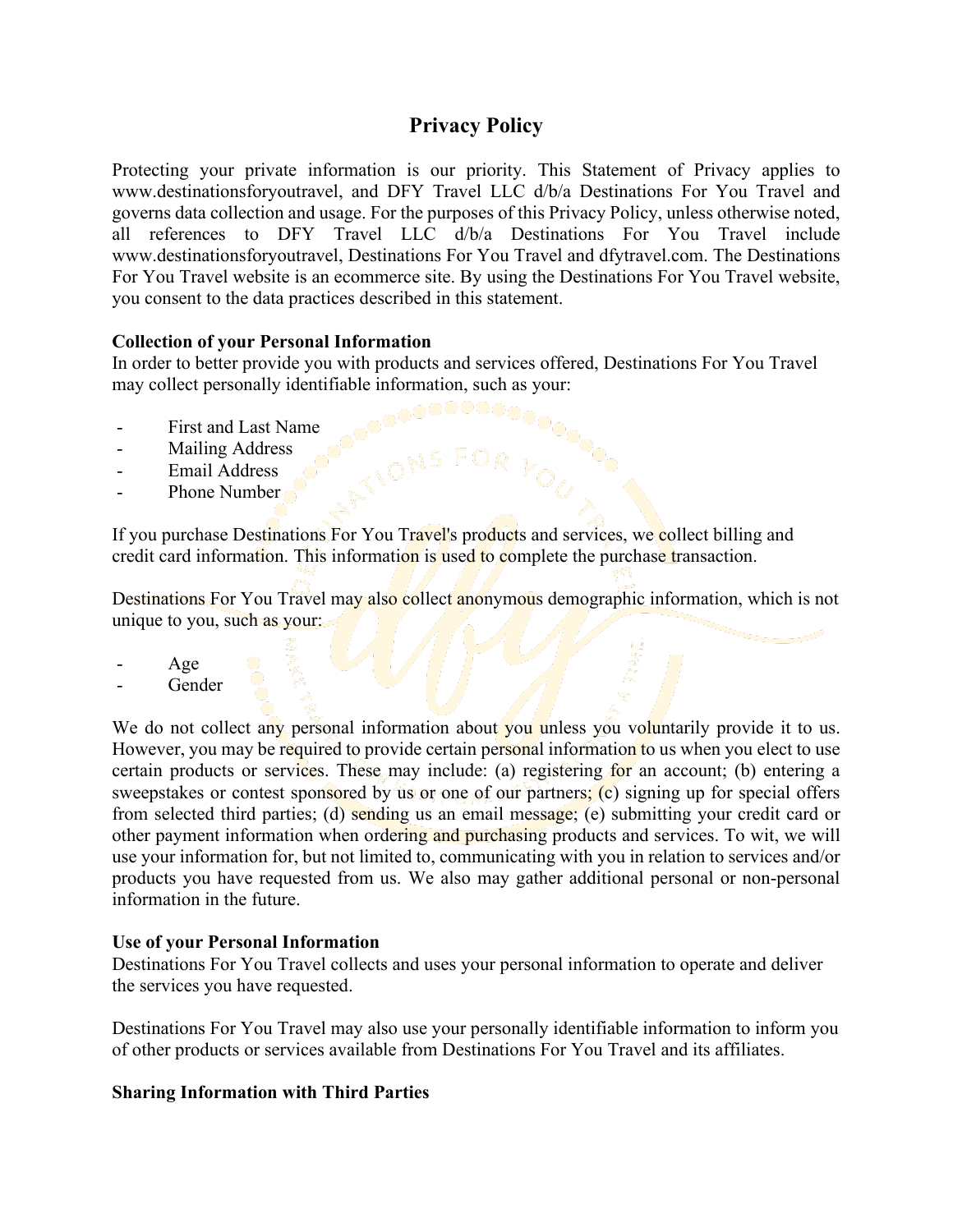Destinations For You Travel does not sell, rent or lease its customer lists to third parties.

Destinations For You Travel may, from time to time, contact you on behalf of external business partners about a particular offering that may be of interest to you. In those cases, your unique personally identifiable information (e-mail, name, address, telephone number) is not transferred to the third party. Destinations For You Travel may share data with trusted partners to help perform statistical analysis, send you email or postal mail, provide customer support, or arrange for deliveries. All such third parties are prohibited from using your personal information except to provide these services to Destinations For You Travel, and they are required to maintain the confidentiality of your information.

Destinations For You Travel may disclose your personal information, without notice, if required to do so by law or in the good faith belief that such action is necessary to: (a) conform to the edicts of the law or comply with legal process served on Destinations For You Travel or the site; (b) protect and defend the rights or property of Destinations For You Travel; and/or (c) act under exigent circumstances to protect the personal safety of users of Destinations For You Travel, or the public.

#### **Tracking User Behavior**

 $\Box$ 

Destinations For You Travel may keep track of the websites and pages our users visit within Destinations For You Travel, in order to determine what Destinations For You Travel services are the most popular. This data is used to deliver customized content and advertising within Destinations For You Travel to customers whose behavior indicates that they are interested in a particular subject area.

#### **Automatically Collected Information**

Information about your computer hardware and software may be automatically collected by Destinations For You Travel. This information can include: your IP address, browser type, domain names, access times and referring website addresses. This information is used for the operation of the service, to maintain quality of the service, and to provide general statistics regarding use of the Destinations For You Travel website.

#### **Use of Cookies**

The Destinations For You Travel website may use "cookies" to help you personalize your online experience. A cookie is a text file that is placed on your hard disk by a web page server. Cookies cannot be used to run programs or deliver viruses to your computer. Cookies are uniquely assigned to you, and can only be read by a web server in the domain that issued the cookie to you.

One of the primary purposes of cookies is to provide a convenience feature to save you time. The purpose of a cookie is to tell the Web server that you have returned to a specific page. For example, if you personalize Destinations For You Travel pages, or register with Destinations For You Travel site or services, a cookie helps Destinations For You Travel to recall your specific information on subsequent visits. This simplifies the process of recording your personal information, such as billing addresses, shipping addresses, and so on. When you return to the same Destinations For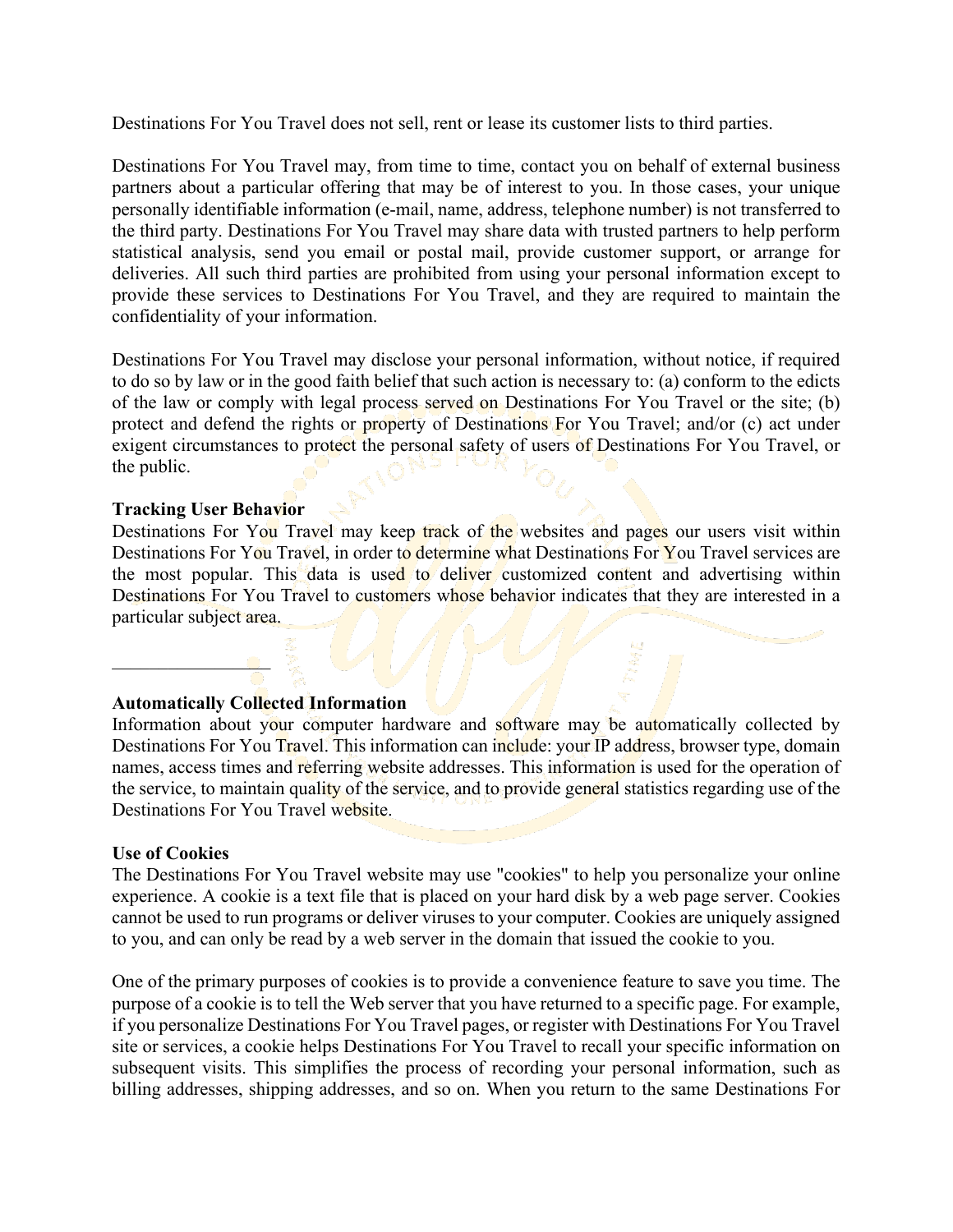You Travel website, the information you previously provided can be retrieved, so you can easily use the Destinations For You Travel features that you customized.

You have the ability to accept or decline cookies. Most Web browsers automatically accept cookies, but you can usually modify your browser setting to decline cookies if you prefer. If you choose to decline cookies, you may not be able to fully experience the interactive features of the Destinations For You Travel services or websites you visit.

### **Links**

This website contains links to other sites. Please be aware that we are not responsible for the content or privacy practices of such other sites. We encourage our users to be aware when they leave our site and to read the privacy statements of any other site that collects personally identifiable information.

#### **Security of your Personal Information**

Destinations For You Travel secures your personal information from unauthorized access, use, or disclosure. Destinations For You Travel uses the following methods for this purpose:

SSL Protocol

When personal information (such as a credit card number) is transmitted to other websites, it is protected through the use of encryption, such as the Secure Sockets Layer (SSL) protocol.

We strive to take appropriate security measures to protect against unauthorized access to or alteration of your personal information. Unfortunately, no data transmission over the Internet or any wireless network can be guaranteed to be 100% secure. As a result, while we strive to protect your personal information, you acknowledge that: (a) there are security and privacy limitations inherent to the Internet which are beyond our control; and (b) security, integrity, and privacy of any and all information and data exchanged between you and us through this Site cannot be guaranteed.

# **Right to Deletion**

Subject to Deletion<br>Subject to certain exceptions set out below, on receipt of a verifiable request from you, we will:

- Delete your personal information from our records; and
- Direct any service providers to delete your personal information from their records.

Please note that we may not be able to comply with requests to delete your personal information if it is necessary to:

- Complete the transaction for which the personal information was collected, fulfill the terms of a written warranty or product recall conducted in accordance with federal law, provide a good or service requested by you, or reasonably anticipated within the context of our ongoing business relationship with you, or otherwise perform a contract between you and us;
- Detect security incidents, protect against malicious, deceptive, fraudulent, or illegal activity; or prosecute those responsible for that activity;
- Debug to identify and repair errors that impair existing intended functionality;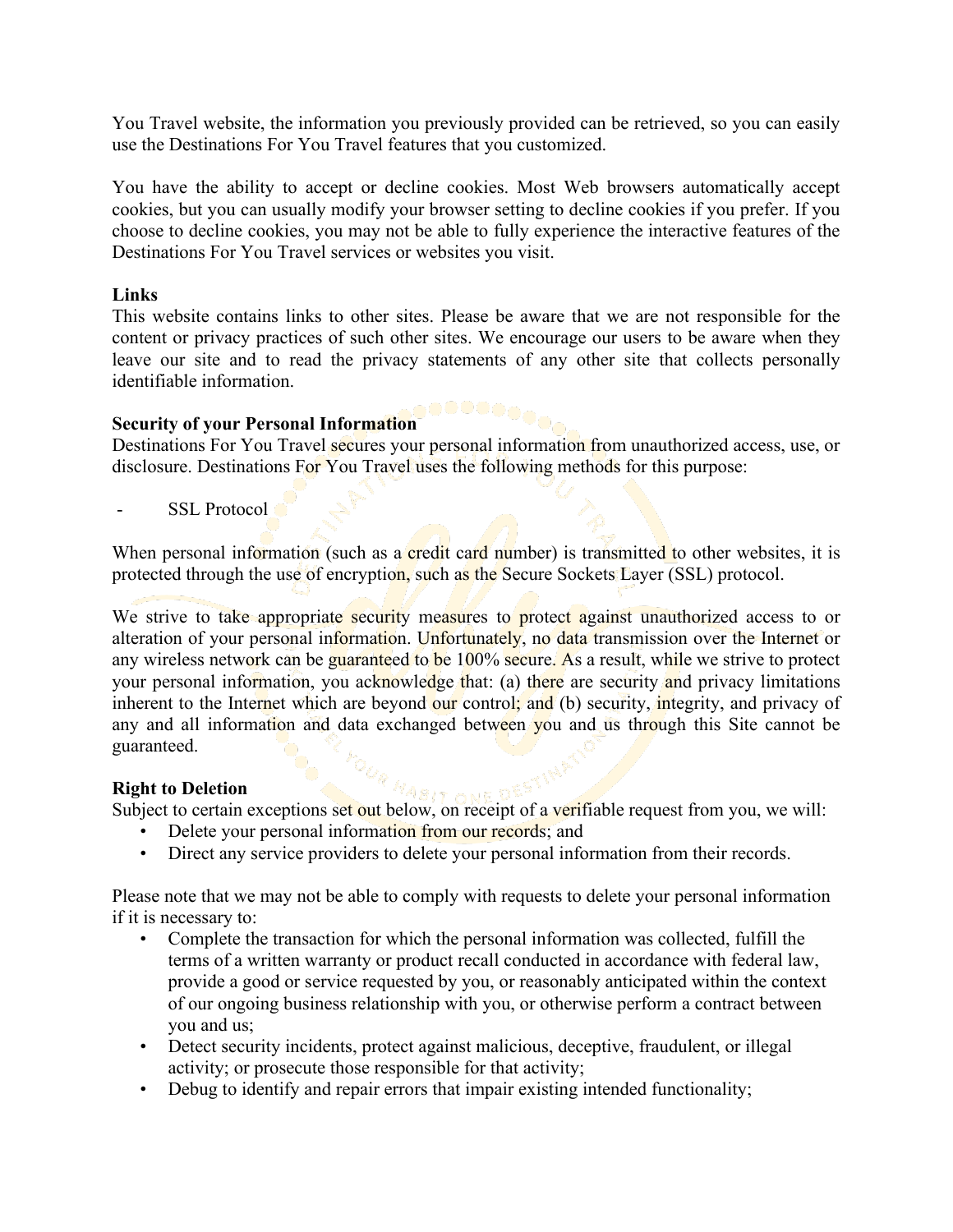- Exercise free speech, ensure the right of another consumer to exercise his or her right of free speech, or exercise another right provided for by law;
- Comply with the California Electronic Communications Privacy Act;
- Engage in public or peer-reviewed scientific, historical, or statistical research in the public interest that adheres to all other applicable ethics and privacy laws, when our deletion of the information is likely to render impossible or seriously impair the achievement of such research, provided we have obtained your informed consent;
- Enable solely internal uses that are reasonably aligned with your expectations based on your relationship with us;
- Comply with an existing legal obligation; or
- Otherwise use your personal information, internally, in a lawful manner that is compatible with the context in which you provided the information.

# **Children Under Thirteen**

Destinations For You Travel does not knowingly collect personally identifiable information from children under the age of thirteen. If you are under the age of 13, you must ask your parent or guardian for permission to use this website. If you are a parent and you have questions regarding our data collection practices, please contact us using the information provided at the end of this Statement of Privacy.

# **E-mail Communications**

From time to time, Destinations For You Travel may contact you via email for the purpose of providing announcements, promotional offers, alerts, confirmations, surveys, and/or other general communication. In order to improve our Services, we may receive a notification when you open an email from Destinations For You Travel or click on a link therein.

If you would like to stop receiving marketing or promotional communications via email from Destinations For You Travel, you may opt out of such communications by clicking on the UNSUBSCRIBE link at the bottom of the email.

# **External Data Storage Sites**

We may store your data on servers provided by third party hosting vendors with whom we have contracted.

# **Changes to this Statement**

Destinations For You Travel reserves the right to change this Privacy Policy from time to time. We will notify you about significant changes in the way we treat personal information by sending a notice to the primary email address specified in your account, by placing a prominent notice on our website, and/or by updating any privacy information. Your continued use of the website and/or Services available after such modifications will constitute your: (a) acknowledgment of the modified Privacy Policy; and (b) agreement to abide and be bound by that Policy.